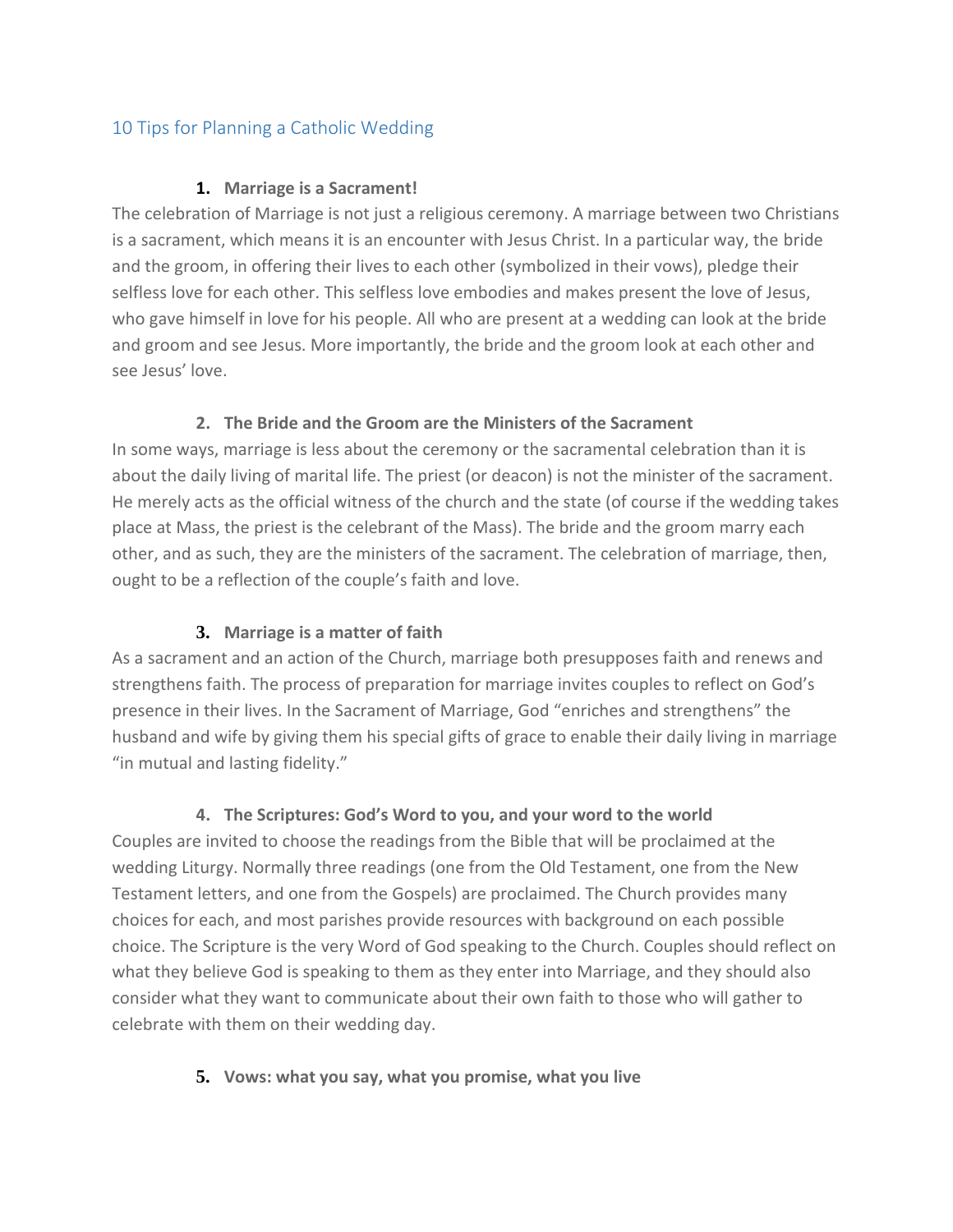The heart of the Rite of Marriage is the exchange of consent between the bride and the groom. In this moment, they, as ministers of the sacrament, express their lifelong commitment to love and honor each other, as the priest (or deacon) acts as a witness. It is often suggested that couples memorize their vows not only to experience the exchange of consent in a more powerful way, by speaking them from the heart, rather than repeating them phrase by phrase after the priest. In this they will also spend time pondering what the vows mean, and hopefully remember the words for years to come, as the words take on more and more meaning in their day–to–day love and care for each other.

### **6. Music: To stir the soul and lift the mind**

Music for the celebration of Marriage not only adds beauty and dignity to the ceremony, but it has a more important liturgical function. In addition to music to accompany the procession of the ministers and the bridal party, music is an integral part of the Liturgy itself: the singing of the acclamations and responses by the assembly, hymns and songs at the entrance (gathering) and communion procession are prescribed in the Rite of Marriage. Music should reflect and communicate, above all, the mystery of God's love in Jesus, especially as it pertains to the couple joined together in marriage.

### **7. Procession: Here comes the bride… and the groom!**

The bride and the groom enter freely and equally into marriage, and the entrance procession symbolizes that, as the couple approach the altar to stand before the Lord. The Rite of Marriage suggests that the liturgical ministers (priest, deacon, reader, servers) lead the procession, followed by the bride and bridegroom, each escorted by "at least their parents and the witnesses." Perhaps the groom goes first, led by his attendants and escorted by his parents, followed by the bride, led by her attendants and escorted by her parents.

## **8. Ministries: More than just the bridal party**

One of the important tasks couples undertake in planning their wedding is the selection of the bridal party. Couples invite siblings, cousins, and close friends to stand by them as attendants, who show their support by their close presence. They also perform a liturgical function as official witnesses of the marriage rite. There are other liturgical ministries to consider as well: readers to proclaim the readings from Scripture and announce the intentions of the general intercessions, family or friends to present the offertory gifts of bread and wine, or perhaps even servers to assist at the altar and extraordinary ministers of Holy Communion. All of this preparation takes place as couples work with the officiating priest (or deacon), who provides guidance throughout the process.

## **9. Family + Friends = Liturgical Assembly**